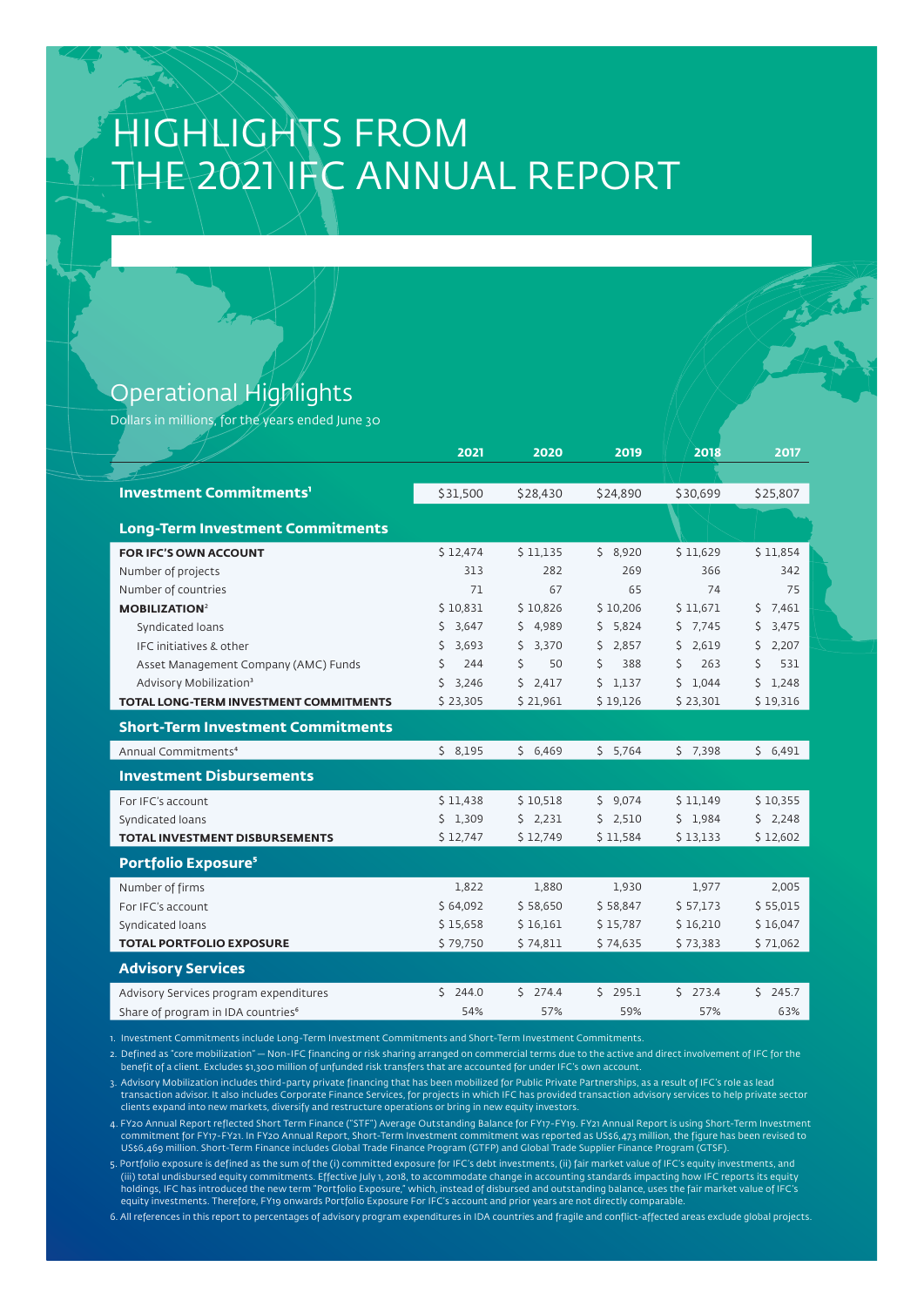Much can be learned in times of crisis. They hold up a mirror, forcing us to reckon with what we see. What did COVID-19 reveal? A world more interconnected than ever before, where health and economic outcomes are intertwined, conflict is on the rise, and progress against inequality is fragile. But perhaps the most important revelation is this: when a moment arrives that requires urgency and action, extraordinary things are possible.

I joined IFC in the midst of a global pandemic and in a world defined by uncertainty. It was a humbling experience that gave me a front row seat for this organization's extraordinary capabilities in the most challenging of circumstances. At a time when so many others had to step back, IFC stepped forward: helping developing countries weather the worst of the health crisis, preserve jobs, and scale up climate solutions while ensuring countries facing fragility, conflict, and violence are not left behind.

The pages that follow tell a more complete story, but a few facts are worth highlighting. In Fiscal Year 2021, IFC made \$31.5 billion in total commitments around the world, including \$11.9 billion in fragile, conflict-affected, and poverty-stricken countries. We launched a \$4 billion financing initiative to help developing countries access healthcare supplies needed to fight the pandemic. We mobilized \$8 billion in liquidity financing to keep businesses in affected industries open, including \$400 million to reach small and women-owned businesses. We delivered a record \$4 billion in climate financing for our own account.

These numbers represent lives saved. Businesses lifted. Communities protected. Opportunities created.

Our accomplishments this year are a testament to the strength and resilience of IFC's teams around the globe. They stayed laser-focused on our mission even as they dealt with their own personal hardships related to the pandemic. Their dedication inspires me every day and gives me confidence that we are prepared for what the future demands of us.

The future demands that we be bold enough to venture into the world's most difficult places. That we be persuasive enough to convince our private sector partners to work with us to redefine impact investing. In short, the future demands our fearlessness. And we intend to deliver by setting our most audacious goal yet: doubling IFC's impact and mobilizing two dollars for every dollar we invest.

### **Tackling challenges, maximizing opportunities**

We will begin by tackling the twin challenges that threaten our planet and our people.

First, we must act on one of our generation's most urgent tasks: addressing climate change. Time is running out to head off the worst-case scenarios predicted by scientists, and it is the world's most vulnerable — those who have contributed the least to climate change — who will suffer for it.

IFC recognizes that if we don't do our part to limit global warming, we will never accomplish our mission. In the face of such stakes, there is only one option: to meet this moment head on and fundamentally change how we operate. We have committed to aligning 100 percent of our direct investments with the objectives of the Paris Agreement by Fiscal Year 2026.

These same investments in climate solutions will also help us address the second major challenge facing the world: ensuring the current health pandemic does not allow a pandemic of inequality to take root.

COVID-19 dealt a devastating blow to emerging markets, reversing years of economic progress in a few short months. As many as 150 million people are expected to slip into extreme poverty by the end of 2021. There is no question that the private sector will be the primary driver of recovery. With IFC's leadership and expertise, we can and will ensure that recovery is green, inclusive, and resilient.

Our efforts must focus on several fronts concurrently — first among them the systemic healthcare vulnerabilities the pandemic exposed. Developing countries need equitable access to vaccines and medical supplies to fight COVID-19 and other diseases. IFC is helping to facilitate this by rethinking its approach to investing in the healthcare industry. We will be focused on addressing market gaps, improving local manufacturing and distribution capacity, and supporting public-private partnerships to strengthen health system resilience. The best time to prepare for the next global health crisis is right now, and we intend to do our part.

We must also shore up the micro, small and medium enterprises who are still struggling in the wake of the pandemic. Access to capital has always been the biggest constraint on business growth in developing countries, with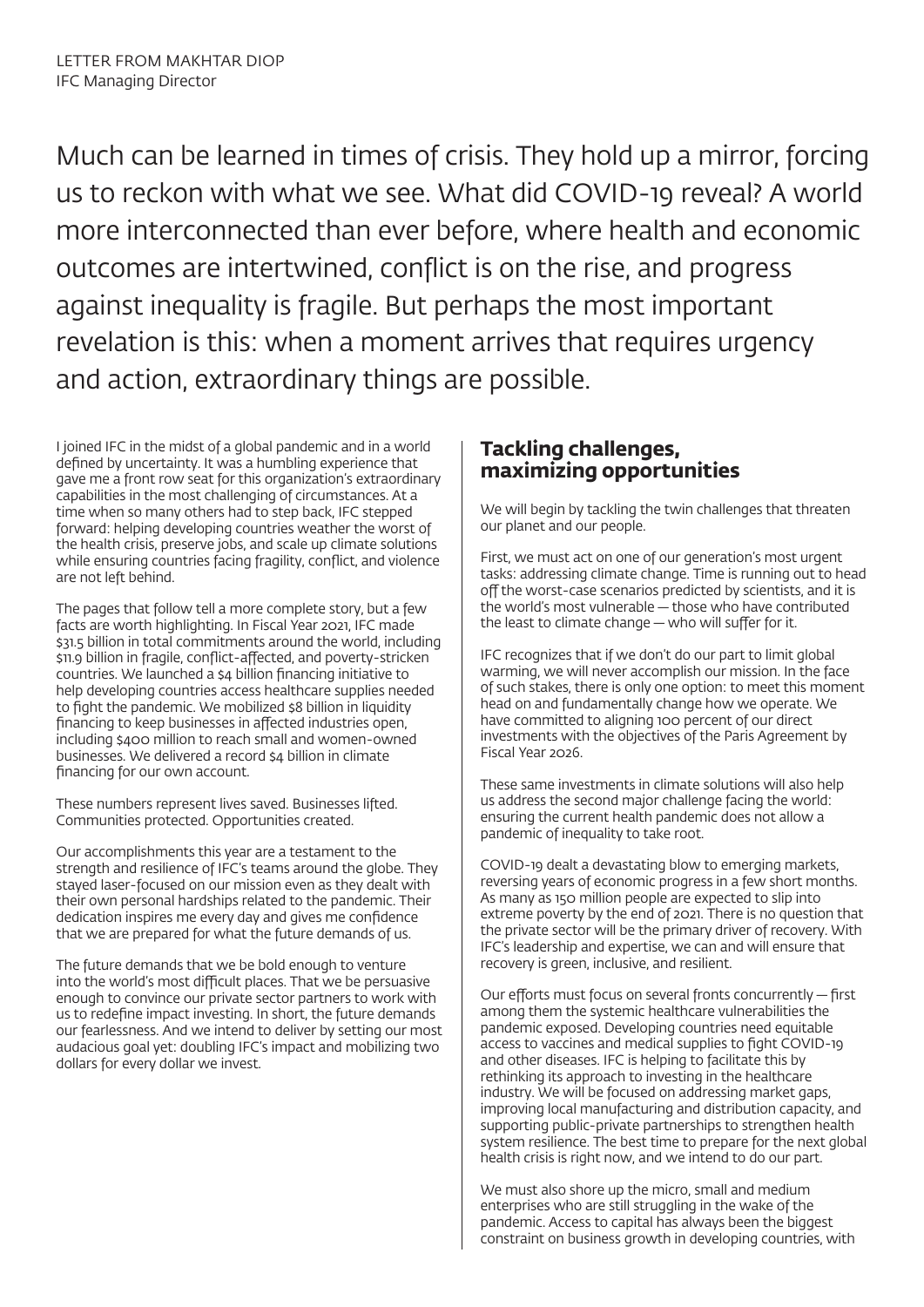

prepandemic data pointing to a nearly \$8 trillion financing deficit. That gap is almost certainly larger now, with enterprises that were already credit constrained having little buffer to help weather the disruptions caused by COVID-19.

IFC's recent commitment of \$2 billion in new financing for micro-, small-, and medium-sized enterprises in Africa is only the beginning of our support efforts. These businesses are the economic foundation for countries around the world — delivering essential services, creating jobs, and lifting families out of poverty — and we must ensure their longterm survival.

We are particularly focused on using our investments to regain ground on gender equity. The pandemic forced countless women out of the labor market and into unpaid care work. If we don't want to lose an entire generation of female entrepreneurs, we must support women-owned businesses — and IFC's Banking on Women initiative has already invested more than \$3 billion in 104 financial institutions in 56 countries to support sustainable financial services for women.

Investing in climate solutions, health, and small businesses will go a long way toward ensuring a green, inclusive, and resilient recovery from the pandemic. But addressing challenges will only get us so far. We also must be relentless about maximizing opportunity — and there is perhaps no greater opportunity than bridging the digital divide.

The pandemic made plain what we have known to be true for some time: the digital economy is the economy of the future. There is practically unlimited potential in developing countries if we give young people the skills, tools, and resources they need to become the next generation of coders, digital creators, and tech entrepreneurs. But while the pace of digital adoption around the world has increased in the past 18 months, emerging markets still lack the universal digital connectivity that could spur further growth.

IFC's commitments to the telecom, media, and technology sector in emerging markets topped \$1 billion for the first time this year, with almost three-quarters going to Africa. But this is only the beginning of our efforts. A resilient recovery must include bringing digital connectivity to the entire developing world, allowing the poorest and most marginalized among us to access online learning and work opportunities.

### **Raising the bar**

In order to achieve our ambitious goals, IFC must take the high bar we've set for ourselves and raise it even higher.

Our first duty is to lead from within. Accountability within our institution has never been stronger after the recent internal reforms and the new Independent Accountability Mechanism (CAO) Policy that came into effect on July 1, 2021. We now have new processes in place that give stronger voice to those who are negatively affected by IFC-supported projects, promote people's access to the CAO, and provide more opportunities for IFC and our clients to resolve concerns of local communities early and proactively. This holds us accountable, allows us to better assess our impact, and ultimately supports our goal of ensuring the benefits of development are felt by all.

We have also doubled down on our commitment to diversity within our ranks. The wide range of backgrounds, experiences, and viewpoints within IFC is undoubtedly our biggest asset, and this year's appointment of our first dedicated Diversity, Equity & Inclusion Program Manager will ensure it stays that way.

Taking these steps to strengthen IFC internally will leave us well positioned to continue showing bold leadership externally in a post-pandemic world. We must have the same clarity of vision and bias toward action outside of a crisis that we do during one. This will mean increasing our own appetite for risk, especially when it comes to creating markets in the places that need them most. Our Upstream initiative — which continued to build out our long-term pipeline even at the height of the pandemic — will be our primary vehicle for creating early project development opportunities and represents perhaps our brightest hope for the future.

We also must find bold and creative ways to bring even more private capital into the developing world. Despite the challenges of the pandemic, we still managed to mobilize our second highest amount of capital in IFC's history. But even this is not enough to achieve the ambitions we have set for ourselves.

Nurturing partnerships new and old will be essential to our success. We will create innovative funding platforms that allow us to broaden and diversify the ranks of our investors. And at every turn, we will proactively address the factors that are holding private sector entities back from investing in emerging markets — including through regulatory reforms and standard setting.

The pandemic showed there is no moment IFC cannot meet. I am so grateful for the incredible team that brought us to this moment, and that is so prepared to carry us into a brighter future. I hope you will join me in looking toward the months and years ahead with optimism — for our organization, our clients, people and communities we serve and the green, inclusive, and resilient future we will build together.

 $\sqrt{\frac{1}{2}}$ 

**Makhtar Diop** IFC Managing Director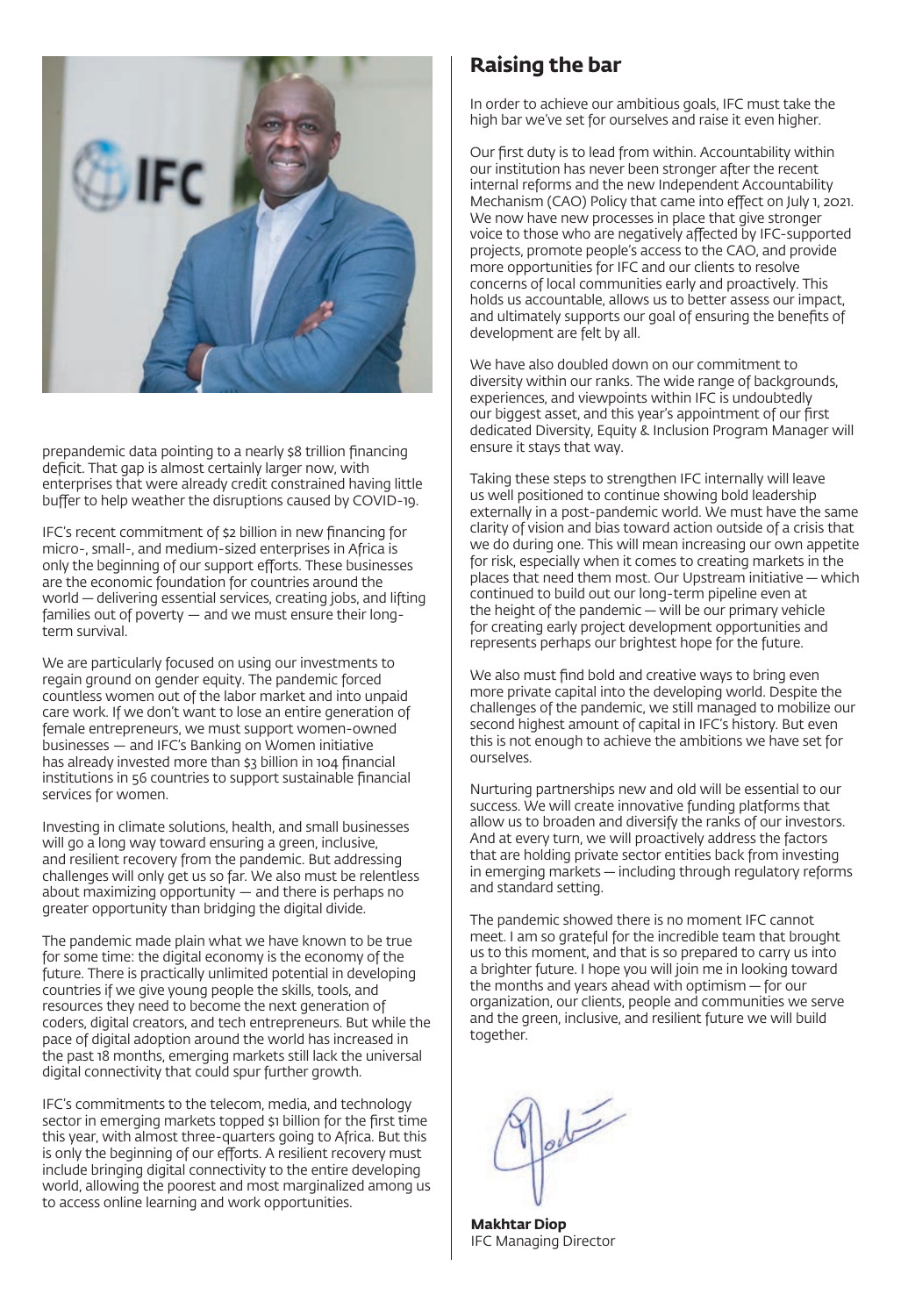## **Financial Highlights**

Dollars in millions, as of and for the years ended June 30

|                                                                       | 2021        | 2020      | 2019                     | 2018     | 2017     |
|-----------------------------------------------------------------------|-------------|-----------|--------------------------|----------|----------|
| Net income (loss) attributable to IFC'                                | Ŝ.<br>4.209 | \$(1,672) | \$<br>93                 | \$1,280  | \$1,418  |
| Grants to IDA                                                         | 213         |           | $\overline{\phantom{0}}$ | 80       | 101      |
| Income (loss) before grants to IDA                                    | 4,422       | (1,672)   | 93                       | 1,360    | 1,523    |
| Total assets                                                          | \$105,264   | \$95,800  | \$99,257                 | \$94,272 | \$92,254 |
| Loans, equity investments, and debt securities, net                   | 44,991      | 41,138    | 43,462                   | 42,264   | 40,519   |
| Estimated fair value of equity investments                            | 12,024      | 10,366    | 13,113                   | 14,573   | 14,658   |
| <b>Key Ratios</b>                                                     |             |           |                          |          |          |
| Return on average assets (U.S. GAAP basis) <sup>1</sup>               | 4.2%        | $(1.7)$ % | 0.1%                     | 1.4%     | 1.6%     |
| Return on average capital (U.S. GAAP basis) <sup>1</sup>              | 14.9%       | $(6.3)$ % | 0.3%                     | 5.0%     | 5.9%     |
| Cash and liquid investments as a percentage of next                   |             |           |                          |          |          |
| three years' estimated net requirements                               | 114%        | 96%       | 104%                     | 100%     | 82%      |
| Debt-to-equity ratio                                                  | 2.1         | 2.2       | 2.2                      | 2.5      | 2.7      |
| Total resources available (\$ in billions)                            | 30.7        | 28.2      | 27.8                     | 24.7     | 23.6     |
| Total resources required (\$ in billions)                             | 20.5        | 20.3      | 21.8                     | 20.1     | 19.4     |
| Total reserve against losses on loans to total<br>disbursed portfolio | 4.9%        | 6.3%      | 4.7%                     | 5.1%     | 6.1%     |

1. Financial results are not directly comparable due to the adoption of ASU 2016-01 on July 1, 2019, which resulted in all unrealized gains and losses on equity investments being reported in Net Income since the fiscal year 2019.

# **FY21 Advisory Services Program Expenditures**

Dollar amounts in millions

| Total                                                                                                                                                                                                                                                                                                            | \$244.0                                                                                     | 100%                                               |  |
|------------------------------------------------------------------------------------------------------------------------------------------------------------------------------------------------------------------------------------------------------------------------------------------------------------------|---------------------------------------------------------------------------------------------|----------------------------------------------------|--|
| <b>By Region</b>                                                                                                                                                                                                                                                                                                 |                                                                                             |                                                    |  |
| Sub-Saharan Africa<br>East Asia and the Pacific<br>Europe and Central Asia<br>Global<br>South Asia<br>Middle East and North Africa<br>Latin America and the Caribbean<br><b>By Business Area</b>                                                                                                                 | Š.<br>77.4<br>Ś.<br>34.3<br>Ś<br>33.1<br>Š.<br>30.4<br>Ś<br>23.5<br>23.4<br>ς<br>ς.<br>21.8 | 32%<br>14%<br>14%<br>12%<br>10%<br>10%<br>9%       |  |
| Advisory by IFC Industry<br>Financial Institutions Group<br>Manufacturing, Agribusiness & Services<br><b>Transaction Advisory</b><br>Infrastructure & Natural Resources<br>Disruptive Technologies and Funds<br>Creating Markets Regional Advisory<br>Other Advisory, including Environment, Social & Governance | \$156.2<br>56.4<br>37.3<br>36.0<br>21.3<br>5.2<br>Ŝ<br>59.4<br>28.4                         | 64%<br>23%<br>15%<br>15%<br>9%<br>2%<br>24%<br>12% |  |

# **"AT A TIME WHEN SO MANY OTHERS HAD TO STEP BACK, IFC STEPPED FORWARD: HELPING DEVELOPING COUNTRIES WEATHER THE WORST OF THE HEALTH CRISIS, PRESERVE JOBS, AND SCALE UP CLIMATE SOLUTIONS."**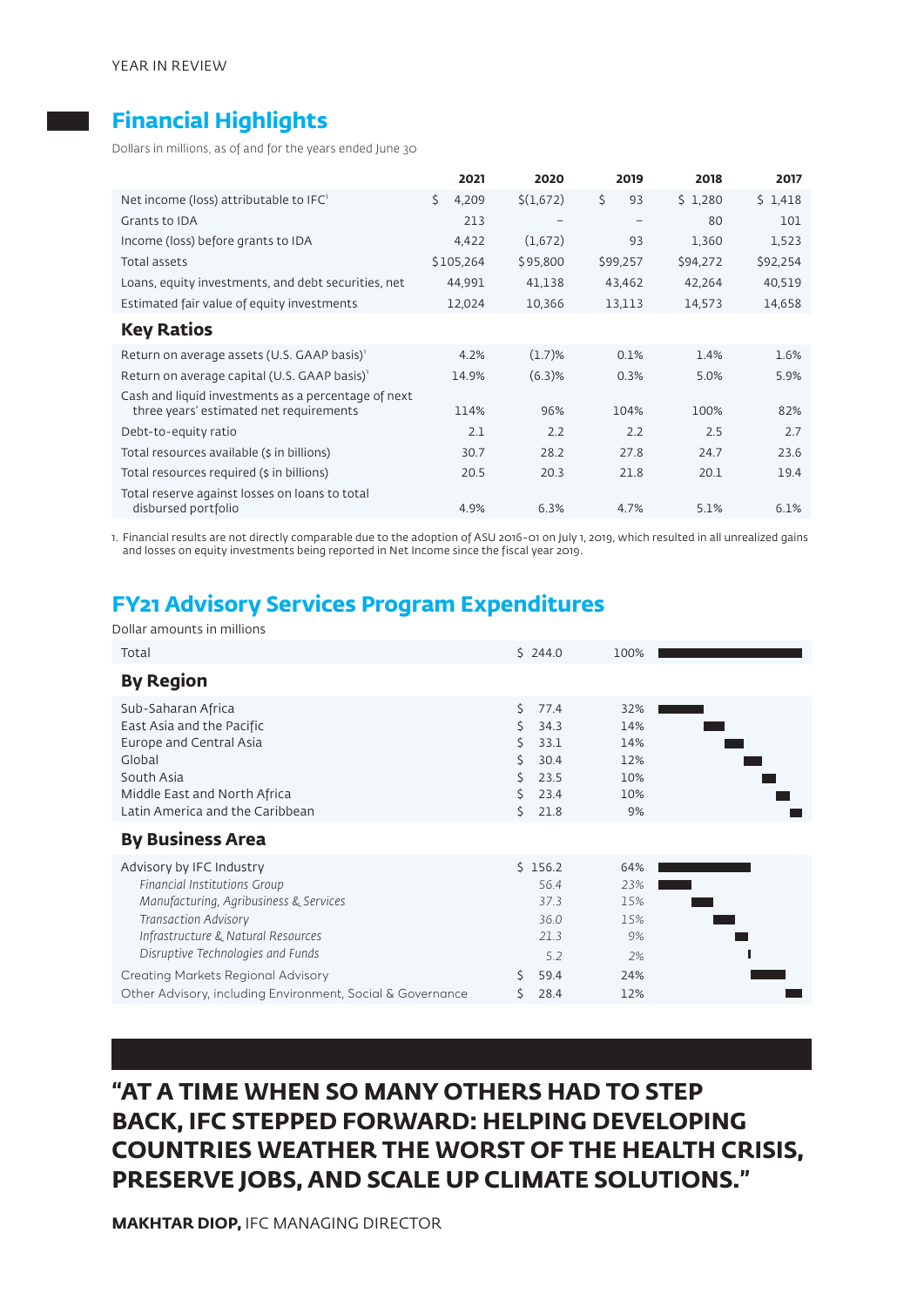# **FY21 Long-Term Commitments**

Dollar amounts in millions, for IFC's own account as of June 30, 2021

| Total                                                                                                                                                                                                                                           | \$12,474                                                                                                              | 100.00%                                                                         |  |
|-------------------------------------------------------------------------------------------------------------------------------------------------------------------------------------------------------------------------------------------------|-----------------------------------------------------------------------------------------------------------------------|---------------------------------------------------------------------------------|--|
| <b>By Industry</b>                                                                                                                                                                                                                              |                                                                                                                       |                                                                                 |  |
| <b>Financial Markets</b><br><b>Health &amp; Education</b><br>Infrastructure<br>Agribusiness & Forestry<br>Tourism, Retail & Property<br>Manufacturing<br>Funds<br>Telecommunications & Information Technology<br>Natural Resources <sup>1</sup> | \$5,899<br>1,321<br>Ś.<br>1,045<br>Ś.<br>1,009<br>Ś.<br>\$<br>992<br>\$<br>833<br>Ś.<br>636<br>\$<br>601<br>Ś.<br>138 | 47.29%<br>10.59%<br>8.38%<br>8.09%<br>7.95%<br>6.68%<br>5.10%<br>4.82%<br>1.10% |  |
| <b>By Region</b>                                                                                                                                                                                                                                |                                                                                                                       |                                                                                 |  |
| East Asia and the Pacific<br>Latin America and the Caribbean<br>Sub-Saharan Africa<br>Europe and Central Asia<br>South Asia<br>Middle East and North Africa<br>Global                                                                           | \$2,830<br>\$2,792<br>\$2,435<br>\$1,962<br>\$1,516<br>928<br>Ś.<br>Š.<br>12                                          | 22.69%<br>22.39%<br>19.52%<br>15.73%<br>12.15%<br>7.44%<br>0.10%                |  |
| <b>By Product</b>                                                                                                                                                                                                                               |                                                                                                                       |                                                                                 |  |
| Loans <sup>2</sup><br>Equity <sup>3</sup><br>Guarantees<br>Risk-management products                                                                                                                                                             | \$10,802<br>\$1,157<br>Ś<br>475<br>Ś<br>40                                                                            | 86.60%<br>9.28%<br>3.81%<br>0.32%                                               |  |

# **FY21 Portfolio Exposure4**

Dollar amounts in millions, for IFC's own account as of June 30, 2021

| Total                                       | \$64,092 | 100% |
|---------------------------------------------|----------|------|
| <b>By Industry</b>                          |          |      |
| <b>Financial Markets</b>                    | \$24,418 | 38%  |
| Infrastructure                              | \$9,981  | 16%  |
| Funds                                       | \$6,246  | 10%  |
| Manufacturing                               | \$4,341  | 7%   |
| Agribusiness & Forestry                     | \$4,082  | 6%   |
| <b>Health &amp; Education</b>               | \$3,848  | 6%   |
| Tourism, Retail & Property                  | \$3,767  | 6%   |
| <b>Trade Finance</b>                        | \$3,098  | 5%   |
| Telecommunications & Information Technology | \$2,720  | 4%   |
| Natural Resources <sup>1</sup>              | \$1,591  | 2%   |
| By Region <sup>5</sup>                      |          |      |
| Latin America and the Caribbean             | \$12,490 | 19%  |
| East Asia and the Pacific                   | \$11,786 | 18%  |
| Sub-Saharan Africa                          | \$11,221 | 18%  |
| South Asia                                  | \$10,004 | 16%  |
| Europe and Central Asia                     | \$8,997  | 14%  |
| Global                                      | 5.752    | 9%   |
| Middle East and North Africa                | \$3,840  | 6%   |

1. Includes IFC's activities in oil, gas, and mining.

2. Includes loan-type, quasi-loan products.

3. Includes equity-type, quasi-equity products.

4.Portfolio exposure is defined as the sum of the (i) committed exposure for IFC's debt investments, (ii) fair market value of IFC's equity investments, and (iii) total undisbursed equity commitments.

5. Excludes individual country shares of regional and global projects.